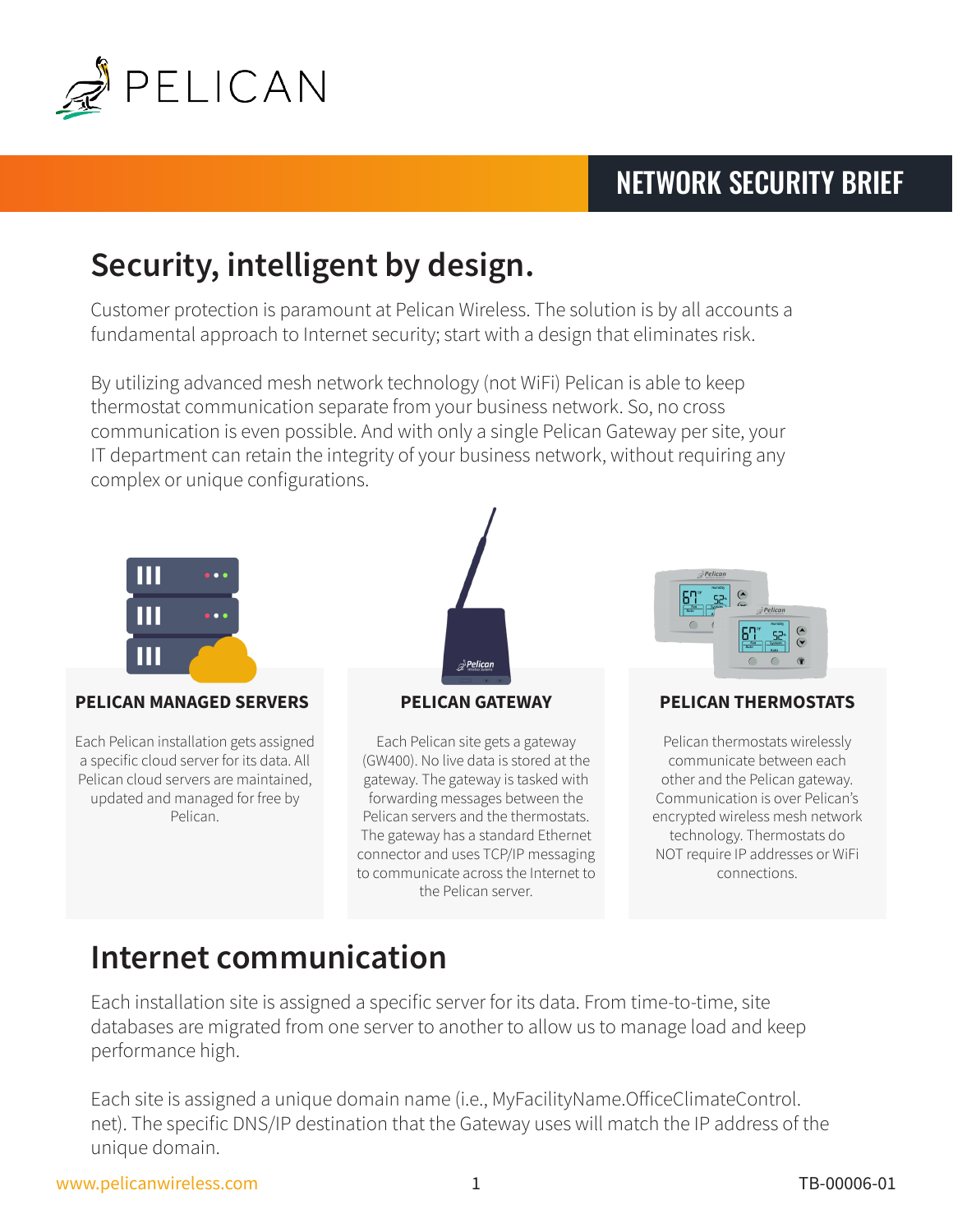

The Pelican Wireless Gateway establishes a single TCP/IP connection over its Ethernet port to it's designated Pelican Server. The Gateway can be configured to obtain it's initial IP settings using DHCP (default) or using a static configuration. At a minimum it requires a local IP address, a netmask, and a gateway address. Once it has a valid local IP address the Gateway will establish outbound connections using three ports. They are:

UDP/514 – This port is for diagnostic and troubleshooting information.

TCP/9742 – This port will be used from time to time to verify which Pelican Server it should use for it's primary data connection.

TCP/9800-11000 – Each site will be assigned a single outbound port in this range for connections to the primary server. This is dynamically assigned. However, upon request, Pelican Technical Support can assign a single fixed port to be used by the Gateway.

The Gateway does not require any Firewall inbound connections and can be placed outside of the customer's Firewall on an isolated network since it's only communication is out to the Internet servers. The Gateway uses Advanced Encryption Standard (AES) to maintain a secure connection with the Pelican Servers. The Gateway maintains constant connectivity. This allows for real time communications to the Pelican thermostats.

## **Wireless communication**

Pelican utilizes the IEEE 802.15.4 wireless standard seen in the diagram on the next page. This standard was designed to be compatible and coexist with the WiFi standard IEEE 802.11. Because of the design, they can coexist in the same frequency channels; however, the IEEE 802.15.4 standard allows for two extra narrow channels which are not utilized by WiFi due to potential WiFi crossover. Pelican's products are capable of operating in any of the defined channels, but by default they operate in channel 26 (2.480 MHZ) which means that Pelican is completely unnoticed and has no effect in environments where there is WiFi installed.